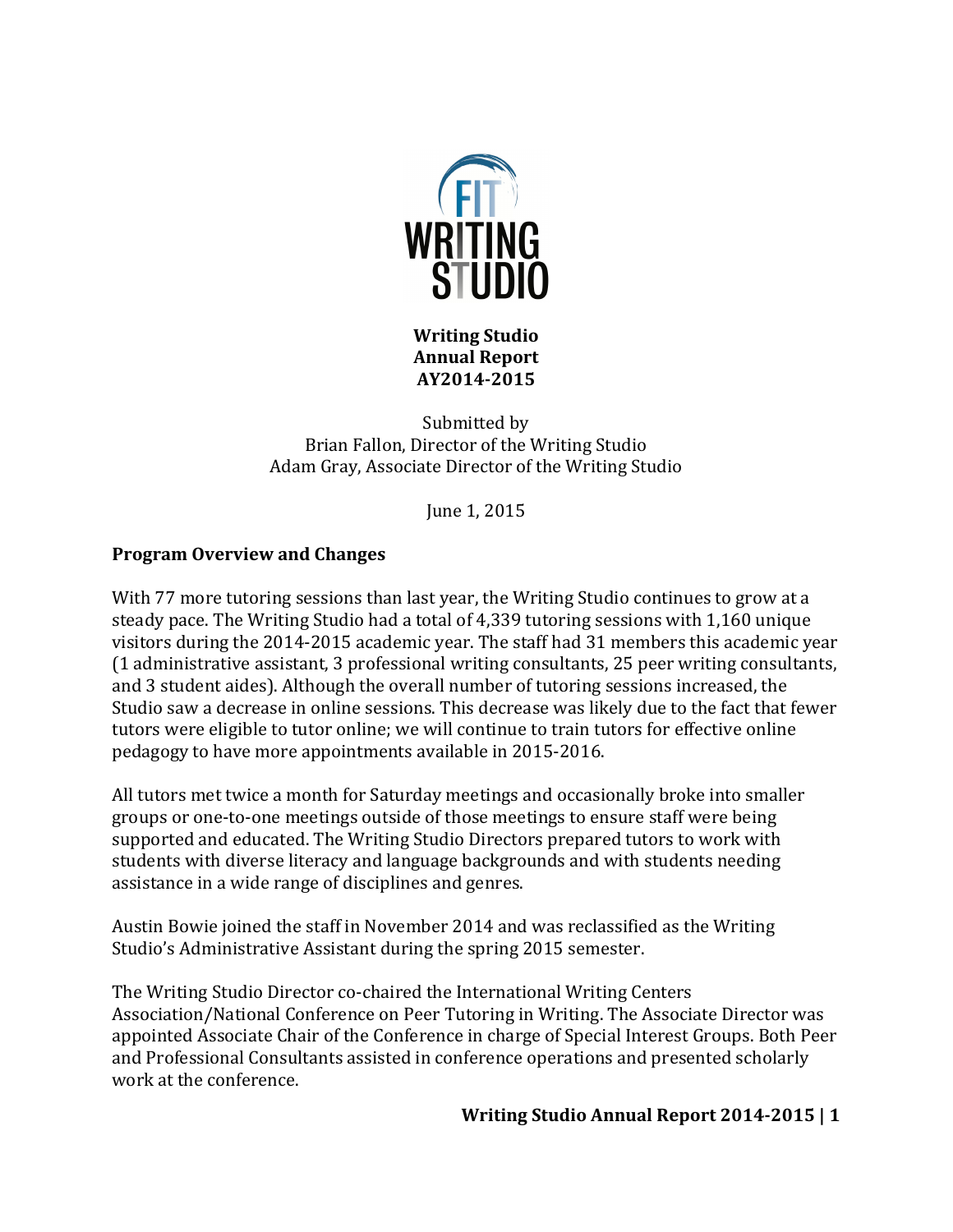The Writing Studio provided a research site for two dissertation students in addition to an on-going study on tutor development conducted by the Director and Associate Director.

With the input of a committee formed as part of the College's Strategic Plan Goal 1 initiatives, the Director and Associate Director drafted a Strategic Plan for expanding the Writing Studio. The plan detailed four goals:

- 1. Integrate Technology and 21<sup>st</sup>-Century Communication into Services
- 2. Provide Speaking Tutoring Services
- 3. Formalize Writing/Communication Across the Curriculum Program
- 4. Support Graduate Student and Research Writing

The Writing Studio is poised to begin work on any or all of these areas and many activities this academic year were planned with these goals in mind.

# **Staff and Faculty Development and Honors**

*Director* (D), Associate Director (AD), Professional Writing Consultant (WC), and Peer Writing *Consultant (PWC) Conferences and Presentations*

Sahar Ali (PWC), "Peer Tutoring Special Interest Group." International Writing Centers Association/National Conference on Peer Tutoring in Writing, Orlando, FL. October 30 -November 1, 2014.

Claudia Arriso (PWC), "Let's Chat: Navigating the Online Session." International Writing Centers Association/National Conference on Peer Tutoring in Writing, Orlando, FL. October 30 - November 1, 2014.

Nkem Chukwumerije (PWC), "Continual Learning Beyond the Final Grade." European Writing Centers Association Conference, Frankfurt (Oder), Germany. July 19-22, 2014.

Brian Fallon (D), "The National Conference on Peer Tutoring in Writing: A History." European Writing Centers Association Conference, Frankfurt (Oder), Germany. July 19-22, 2014.

Brian Fallon (D), "30 Years in the Making: NCPTW History." International Writing Centers Association/National Conference on Peer Tutoring in Writing, Orlando, FL. October 30 -November 1, 2014.

Brian Fallon (D), Adam Gray (AD), and Nkem Chukwumerijie (PWC) "Peer Tutor Education Models: Beyond Classroom Borders." European Writing Centers Association Conference, Frankfurt (Oder), Germany. July 19-22, 2014.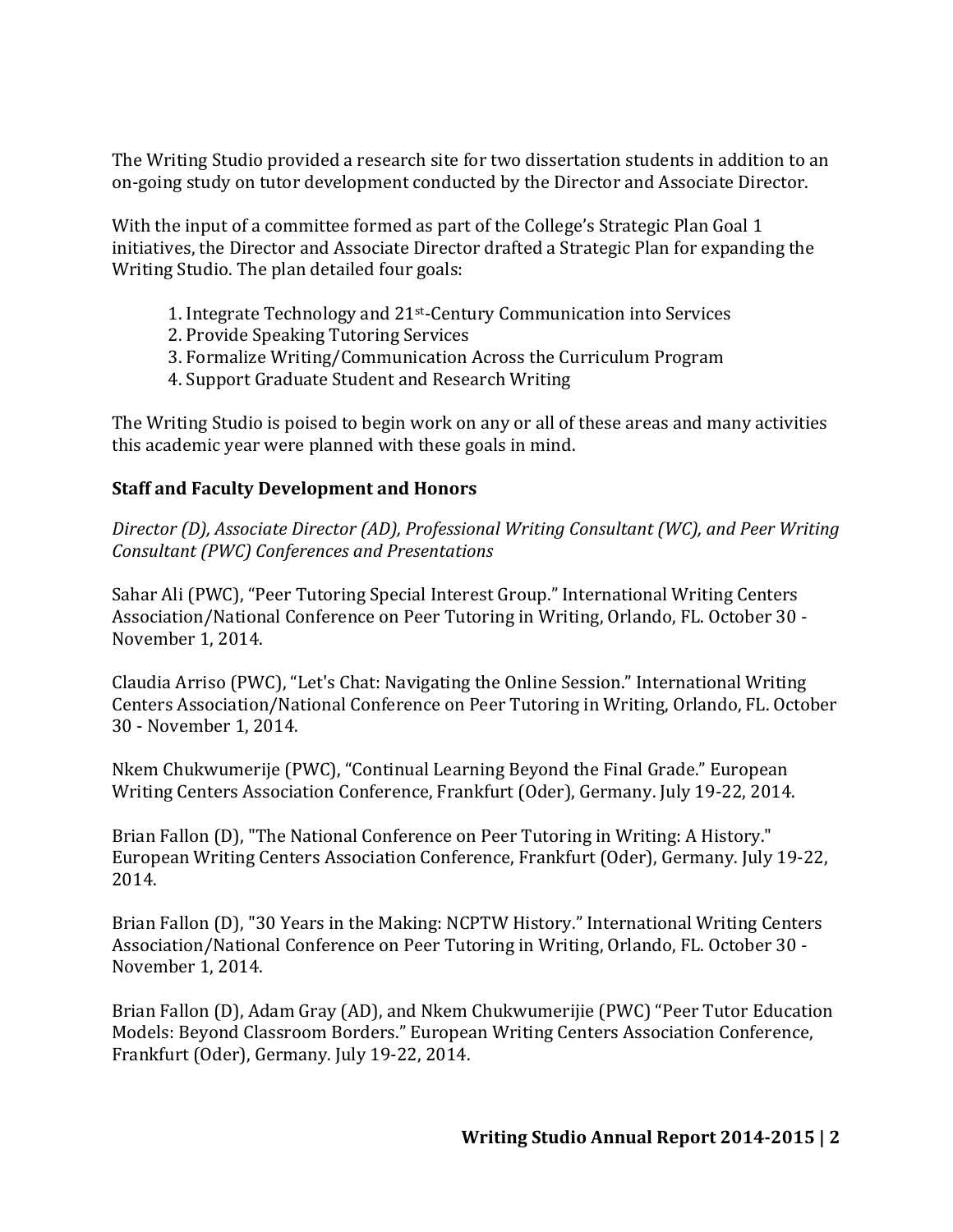Adam Gray (AD), "Peering Across Language Differences in the Writing Center." European Writing Centers Association Conference, Frankfurt (Oder), Germany. July 19-22, 2014.

Adam Gray (AD), "New Paths Toward Tutor Investment." International Writing Centers Association/National Conference on Peer Tutoring in Writing, Orlando, FL. October 30 -November 1, 2014.

Adam Gray (AD), attended National Association of Communication Centers Conference, Fredericksburg, VA. April 17-19, 2015.

Sasha Graybosch (WC) and Courtney Ward (WC), ": ) LOL: Strategies for Building Rapport Online." International Writing Centers Association/National Conference on Peer Tutoring in Writing, Orlando, FL. October 30 - November 1, 2014.

Marlena McLemore (PWC) and Isabella Johnson (PWC), "'Verbs are a Disaster': Mediating Professor Comments that Have Been Lost in Translation." International Writing Centers Association/National Conference on Peer Tutoring in Writing, Orlando, FL. October 30 -November 1, 2014.

## *Other Accomplishments, Publications, Awards, and Honors*

Devon Desanna (PWC) was featured in the Cultural Spheres Exhibition at FIT for a film she produced about Street Harassment in February, 2015

Brian Fallon (D), Treasurer, National Conference on Peer Tutoring in Writing, September 2013 - present.

Brian Fallon (D), was co-Chair and Adam Gray (AD) was Associate Chair of the International Writing Centers Association/National Conference on Peer Tutoring in Writing 2014 Joint Conference, October 30 - November 1 in Orlando, FL

Brian Fallon (D), Publication, "Why My Best Teachers Are Peer Tutors" in L. Fitzgerald and M. Ianetta's *The Oxford Guide for Writing Tutors*, 2015.

Sarah Gold (PWC) was chosen as one of twelve participants in the Art and Design Interdisciplinary Grant called "Modeling in a 3D World." It is a study of CAD/CAM and will determine how 3D modeling will be incorporated into the future jewelry and accessories curriculums. February, 2015.

Gabriella Manduca (PWC) was awarded the Jerome L. Greene Foundation International Scholarship. She was awarded \$10,000 to study abroad in Florence in Spring 2016.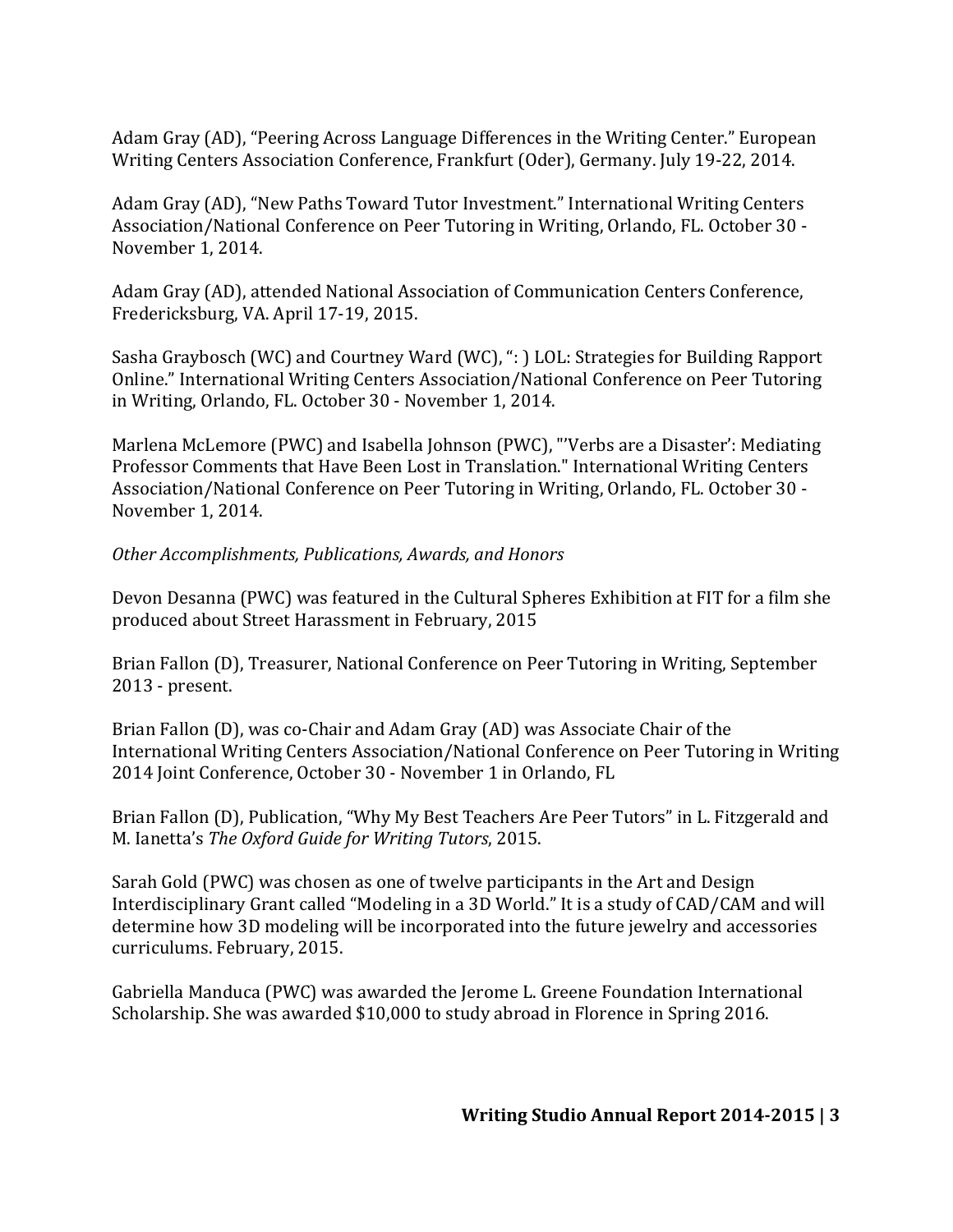Bruno Nadalin (WC) participated in several exhibitions of his illustration work this year including: "The Big Draw," "313 Studio Residents Show," "In Tension," "Cartoonism: Volume 2," and "Not for Sale."

Erika Renstrom (PWC) was flown to Seattle by the National Retail Federation for the Shop.org Conference in September, 2014. As a result she was also invited to "Retail's Big Show" in January 2015.

Deepti Sunder (PWC) won the Society of Children's' Book Writers and Illustrators "Crystal Kite Award" for the Middle East/India/Asia division, for a book named *Bonkers!* that she did the illustrations for in India.

## **Major Activities and New Initiatives**

The Writing Studio's primary function is to provide tutoring in writing in all subjects and professional areas. As mentioned earlier, the Writing Studio continued to see growth in the number of sessions throughout AY2014-15 (see tables below).

## **Writing Studio Sessions and Visitors**

| Total Tutoring Sessions | 4339 |
|-------------------------|------|
| <b>Unique Visitors</b>  | 1160 |
| <b>Online Sessions</b>  | 301  |

## Here's how these numbers compare to previous years:



**Writing Studio Annual Report 2014-2015 | 4**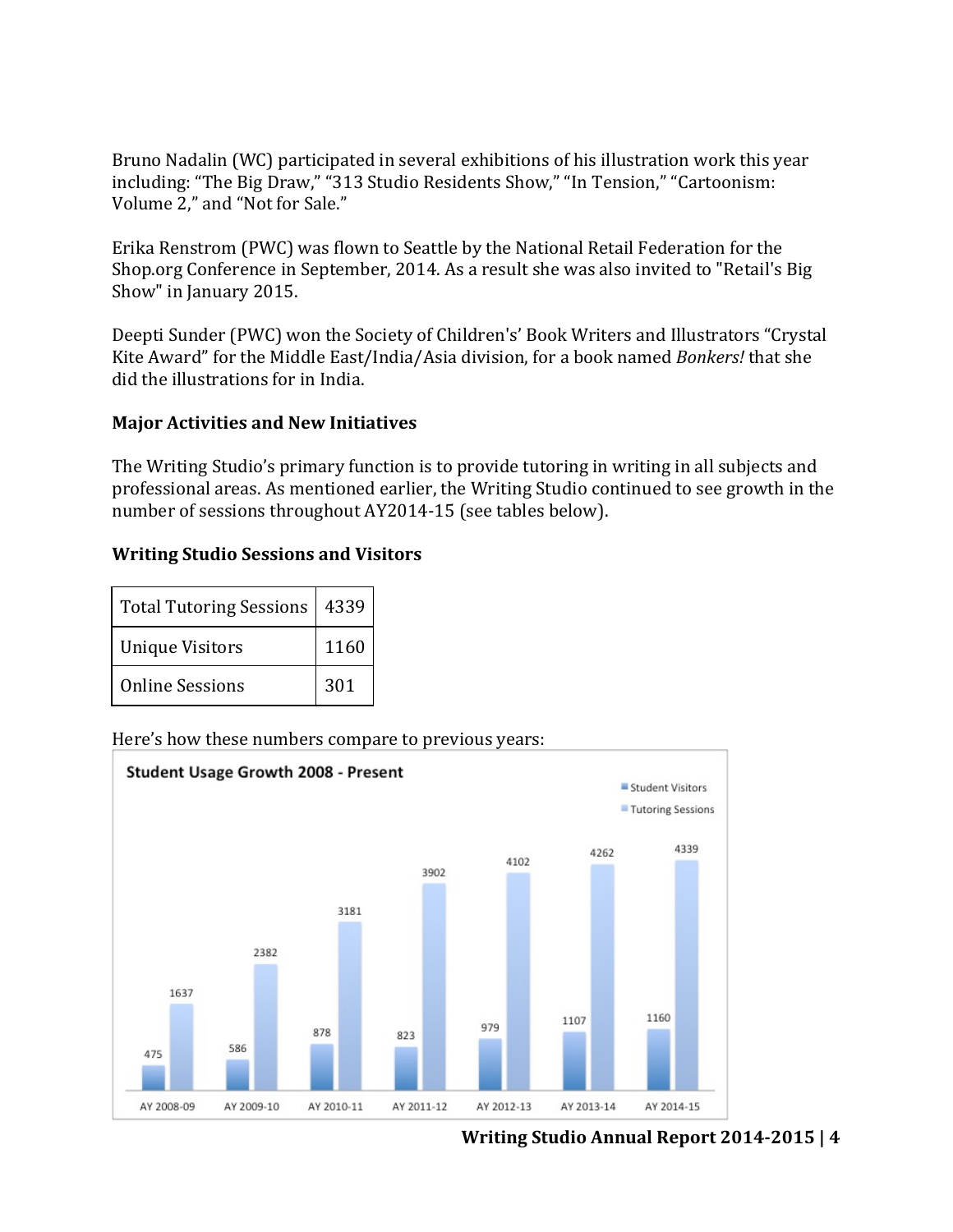## **Visitor Breakdown**

| First-year Students      | 1776 sessions | 41%   |
|--------------------------|---------------|-------|
| Sophomores               | 786 sessions  | 18%   |
| Juniors                  | 592 sessions  | 14%   |
| Seniors                  | 500 sessions  | 12%   |
| <b>Graduate Students</b> | 234 sessions  | 6%    |
| Alum                     | 13 sessions   | $1\%$ |
| Faculty/Staff            | 150 sessions  | 4%    |
| Not Disclosed            | 288 sessions  | 3%    |

# **Top Courses/Writing Needs**

| <b>EN121: College Composition</b>                  | 301 sessions |
|----------------------------------------------------|--------------|
| HA112: History of Western Art and Civilization     | 165 sessions |
| <b>EN321: Strategies of Business Communication</b> | 163 sessions |
| <b>FM117: Introduction to Fashion Marketing</b>    | 91 sessions  |
| Personal and Professional Writing                  | 802 sessions |

Two interesting points to note with this data are that students visited for first-year writing help, namely EN121, and for personal and professional writing help in large numbers. There still continues to be a sharp decline in the percentage of students using the Writing Studio from first-year to senior year; however, there was an increase of 184 seniors who visited the Writing Studio this year. As noted in past years, this decline may also speak to fewer writing expectations as students progress through their course of study, but it is encouraging to see the number of seniors increasing.

The second point of interest is the number of students visiting for personal and professional writing help. The Writing Studio uses this category when students are working on non-course related writing. This indicates that the Writing Studio is being used frequently for writing enrichment outside of course curriculum.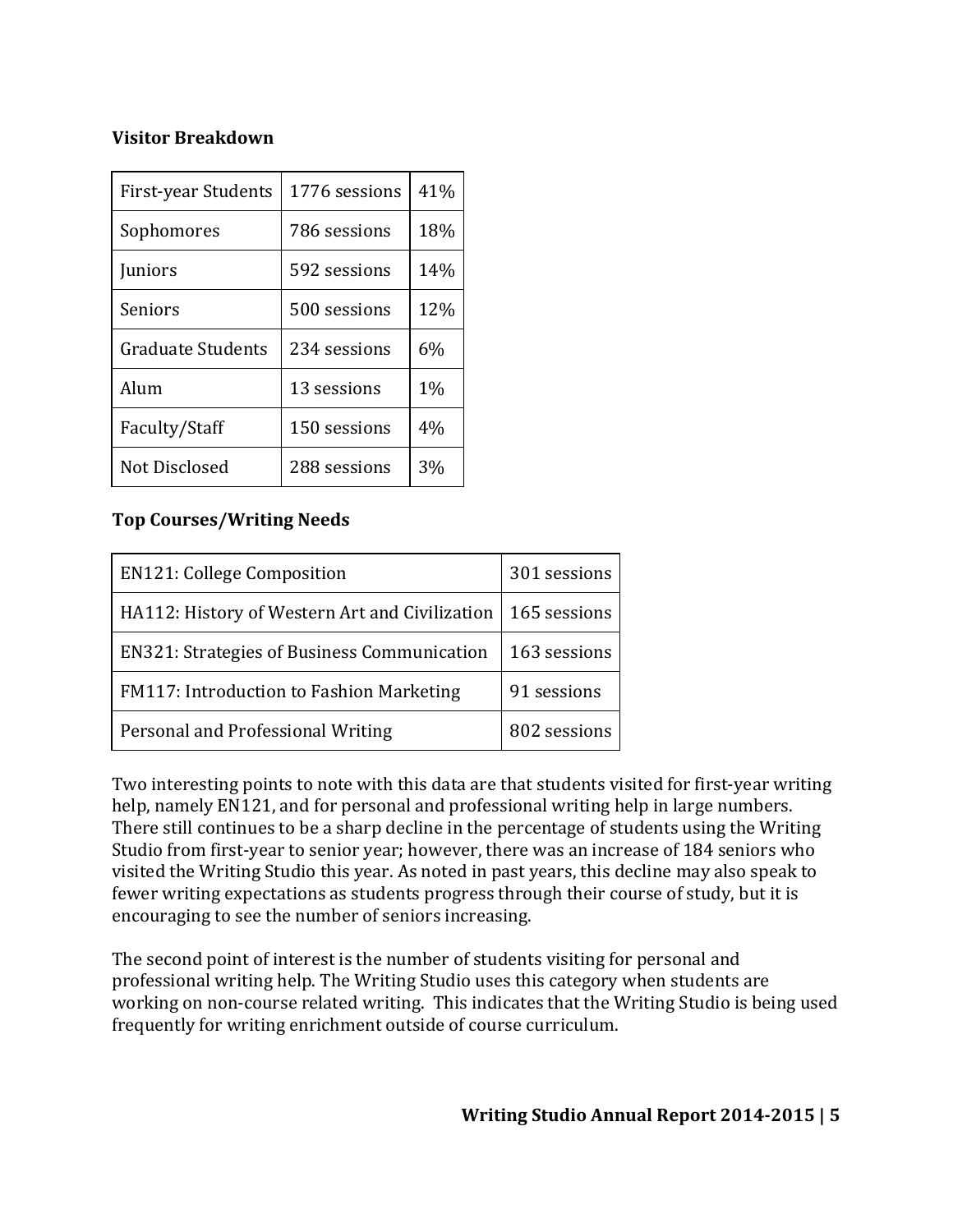## *Workshops and Presentations*

In addition to tutoring writing from a variety of disciplines, the Writing Studio continued to assist the Fashion Design Department in preparing students for the 2014 Council of Fashion Designers student competition. Writing Studio Directors and Writing Consultants conducted workshops in a number of sixth semester Fashion Design classes and a menswear class during which each student received one-to-one feedback on their collection/design philosophy statements. The Associate Director worked with Shannon Maher, Home Products Development, to facilitate workshops that helped students write and publish wiki articles. Four classes were involved in these workshops. Additionally, the Associate Director worked with Karen Pearson, Science and Math, to help chemistry students understand the conventions of technical writing. Also, over the 2015 winter session, the Directors along with the Studio's professional consultants worked with the Exhibition Design students on developing ideas, planning, and writing.

Along with providing workshops for students, the Director and Associate Director frequently worked with the Center for Excellence in Teaching to lead workshops for faculty. The 2014-15 year's collaborations began with a discussion of "Writing to Learn" as part of the "It's Your First Day of Class" series in August, 2014. In March, 2015 the Directors hosted a workshop entitled "Writing Strategies for Everyday Assignments and Activities" and in April, offered a workshop for faculty with over 25 participants entitled "Writing Strategies for Everyday Assignments and Activities."

Also in April, the Directors piloted some smaller, writing across the curriculum workshops. They presented a faculty workshop on "Peer Review Workshops: Co-learning and Collaborating" and one on "Responding to and Assessing Student Writing," developed with the assistance of Professional Writing Consultant Courtney Ward. Admittedly, the final two workshops failed to attract attendees, but they did provide an opportunity to think through advertising and developing such workshops moving forward. The Directors also worked one-to-one with a number of faculty members to discuss writing, teaching and curriculum development throughout the year. Both the workshops and these one-to-one meetings are initial steps in preparing for and organizing a focused writing across the curriculum program.

## *Writing Studio Research*

The Directors continued a successfully approved Internal Review Board research project in the Studio. The project involves interviewing peer tutors at the beginning of their time in the Studio and also interviewing graduating tutors. The Directors are seeking to understand how perceptions of the tutoring experience may or may not change over time and also what tutors gain from their experience here. We also anticipate using this data to share at conferences and in publications with those within the wider writing center community.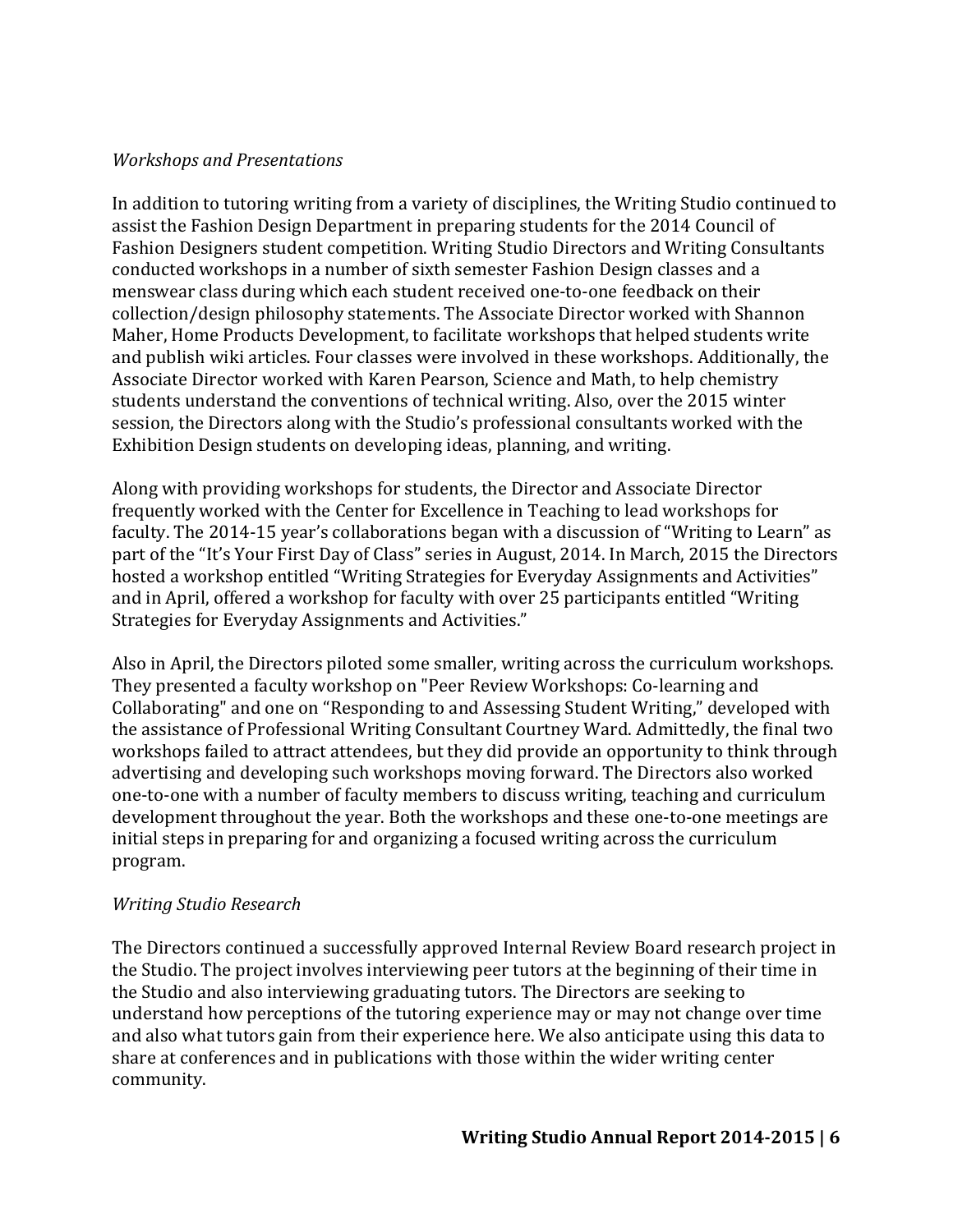In addition to in-house research, the Writing Studio hosted two external researchers conducting studies at FIT for their dissertations. One researcher studied the Writing Studio's staff education program. She observed staff meetings and training activities in addition to interviewing the Director, Associate Director, and a number of tutors. The second researcher, along with the Director as her Co-Investigator, conducted a study on writing in and for fashion merchandising courses. Both research projects concluded successfully and results from the studies are forthcoming.

# *IWCA/NCPTW 2014*

During the fall semester, the Director served as a co-Chair for the International Writing Centers Association/National Conference on Peer Tutoring in Writing (IWCA/NCPTW) 2014 Joint Conference (held at Disney's Coronado Springs Resort, Orlando, FL, October 30 – November 1, 2014). The Associate Director served as an Associate Chair for the conference and coordinated special interest groups. A great deal of time and energy went into this effort, and Writing Studio staff were involved in everything from reading conference proposals to working registration desks and assisting conference attendees. FIT offered considerable assistance in making the overall success of this international writing center conference possible. 

As a result of all these efforts, the conference was the most attended and highly grossing conference in writing center history, which ensured close to \$46,000 in revenue that will be used to offer tutors scholarships and research grants to both students and professionals in writing center studies. The Writing Studio's involvement in the conference brought international attention to the College and its growing writing center program.

# *Expanding the Writing Studio*

The spring semester's major activity involved developing a Strategic Plan for Expanding the Writing Studio. The plan shifts the focus of the Writing Studio toward a "Communication Arts Studio" or multiliteracies approach that involves technology, speaking, writing across the curriculum, and advanced writing for academic purposes. The goals, more specifically, were developed to:

- strengthen writing tutoring with attention to how technology and culture are shaping communication;
- build a speaking tutoring program that assists students with individual, group, and online presentations;
- formalize a bona fide writing across the curriculum program housed in what will become the Communication Arts Studio (This program will also involve a writing fellows program that places advanced tutors in courses that are writing intensive.);
- provide assistance for graduate students and faculty members taking on advanced writing activities like research and preparing manuscripts for publication.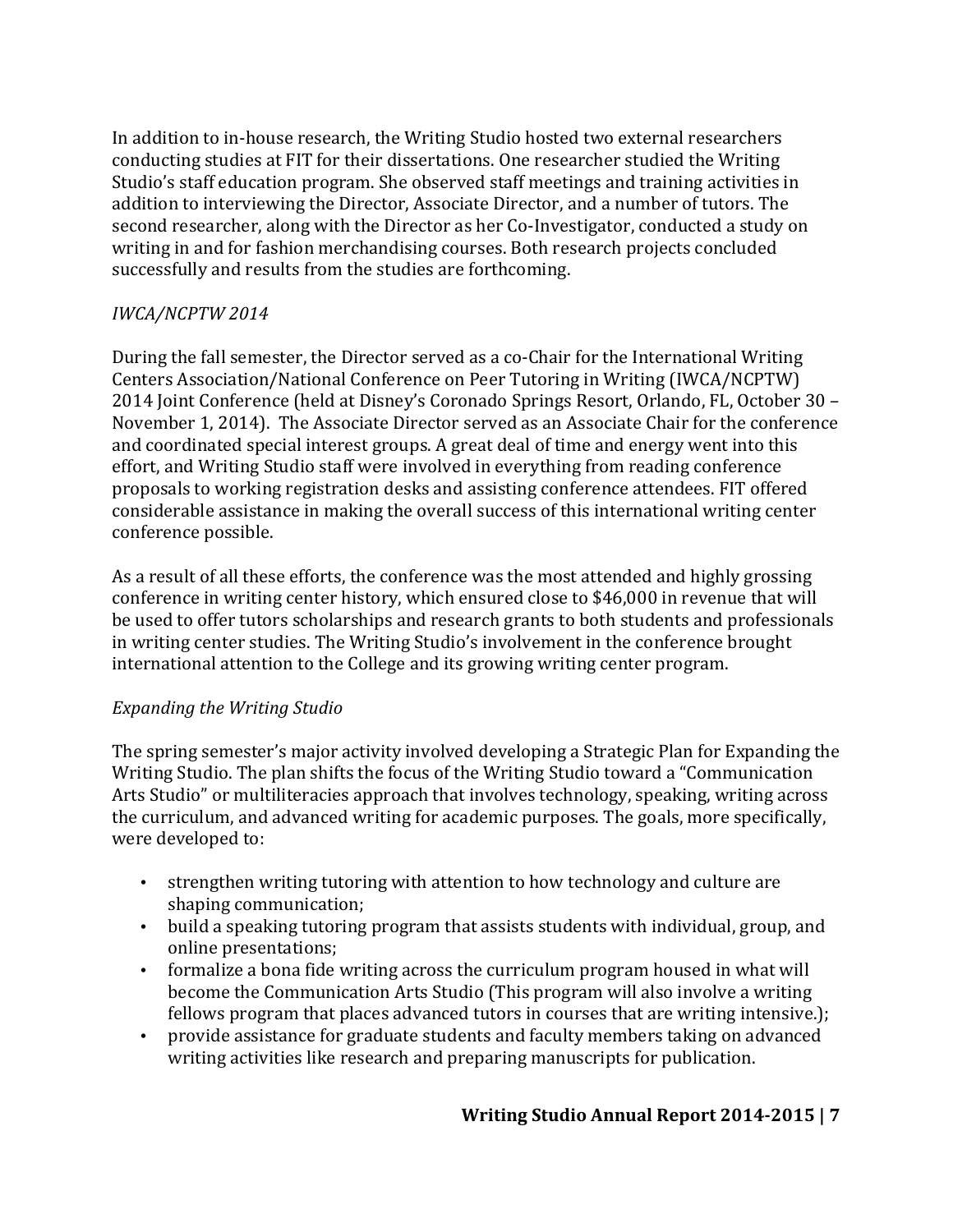The proposed strategic plan is ambitious, but each component is based on needs determined by the FIT community through the College's Strategic Plan and the FIT 2012 Middle States Self-Study.

## **Staff Education and Development**

As mentioned at the beginning of this report, writing consultants have been studying key scholarship in the field of writing center studies that provide a theoretical timeline of writing center work as the Writing Studio prepares to take on new challenges with global,  $21<sup>st</sup>$  century communication.

Staff education meetings during fall 2014 were dedicated to challenging the idea of "Standard" American English in order to educate tutors about diversity in language learning. In spring 2015, staff education meetings focused on the idea of tutoring various disciplines and genres.

The goal of ongoing tutor education this year was to ensure that tutors have the necessary background knowledge to be able to work with the diversity of students and assignments that come to the Writing Studio. The intended outcome was for tutors to be able to explain to students how and why conventions for writing vary to meet the demands of different fields and communities. Tutors read and discussed theoretical and practical articles that broadened their perspectives on communicating in an increasingly connected and culturally diverse world.

Writing Consultants are expected to take their practicum learning not only to their tutoring sessions, but also to scholarly forums. Six tutors presented at the IWCA/NCPTW conference in November, covering topics that stem from past and current practicum curricula. In addition, five tutors submitted conference proposals for next year's NCPTW conference.

## Conditions and Changes to Academic Spaces, Labs, Classrooms

Feldman C612 continues to be a good location for the Writing Studio. In the future, especially as the Studio prepares to roll out speaking tutoring and other programs listed in the Writing Studio Strategic Plan, there may be a need to seek more space to work with students on visual and speaking presentations, to provide workshops, and to offer writing and technology assistance.

## **Outstanding Technology Advances**

Online tutoring has continued this academic year at the Writing Studio with 301 sessions. Students continue to meet with tutors online in a live chat session using a program called WCOnline, which also schedules appointments. The student's paper appears on a whiteboard that allows tutors to see changes instantaneously, also enabling students to receive tutor feedback in real time. The program additionally allows for video chat. One of

# **Writing Studio Annual Report 2014-2015 | 8**